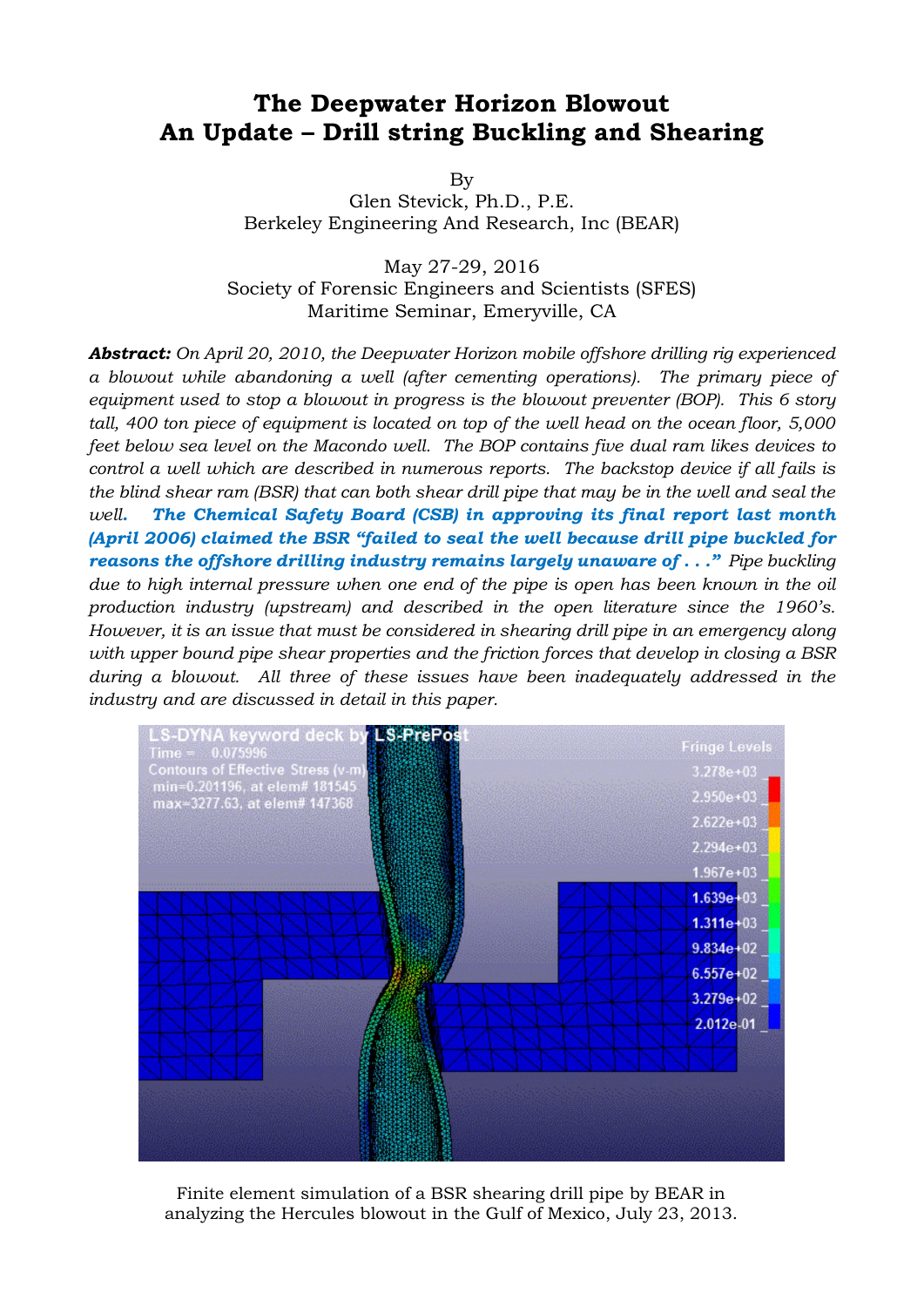## **INTRODUCTION**

The Deepwater Horizon (DWH) was a billion dollar rig capable of propelling itself to a drilling site and dynamically positioning itself to keep station at the drilling site. The accident occurred while the DWH was at the Macondo well site located approximately 50 miles off the coast of Louisiana in the Mississippi Canyon region of the Gulf of Mexico. On April 20, 2010, the DWH experienced a blowout after completing cementing operations to abandon the well. Deepwater, high production wells, are commonly abandoned after drilling for many months to allow transportation and processing infrastructure to be built before production begins. The primary piece of equipment used to stop a blowout in progress is the blowout preventer (BOP). This 6 story tall, 400 ton piece of equipment is located on top of the well head on the ocean floor, 5,000 feet below sea level on the Macondo well. The BOP contained five dual ram likes devices to control a well which are described in numerous reports:



Figure 1. The DWH BOP, showing the position of annulars and ram valves.<sup>1</sup>

<sup>1</sup> Perkin, G.S., Expert Report, August 26, 2011. Cited image source: Engineering Partners International, LLC.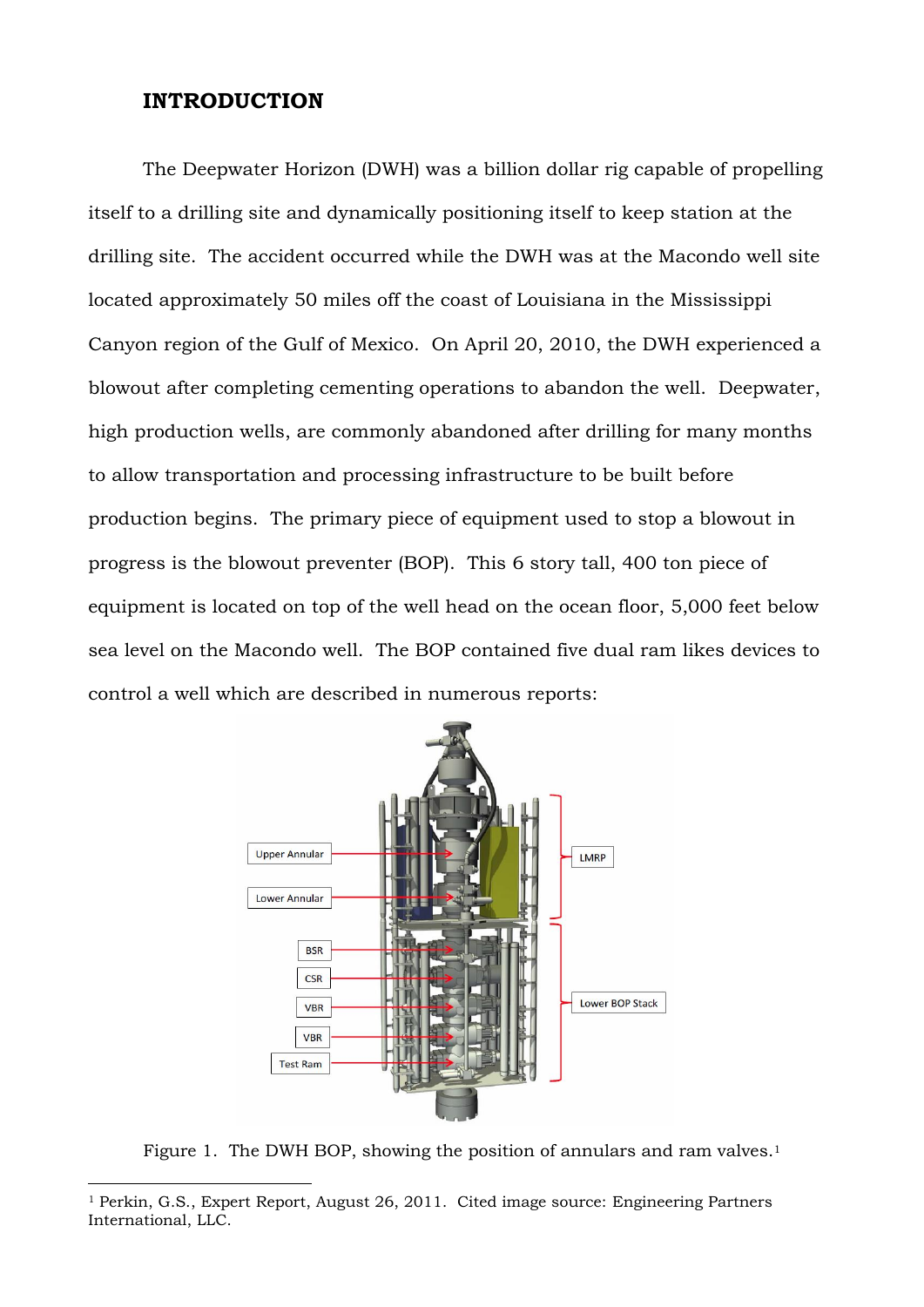The backstop device if all fails is the blind shear ram (BSR) that can both shear drill pipe that may be in the well and seal the well. The Chemical Safety Board (CSB) in approving its final report last month (April 2006) claimed the BSR "failed to seal the well because drill pipe buckled for reasons the offshore drilling industry remains largely unaware of  $\ldots$   $\mathbb{Z}$  Buckling did cause the drill pipe to be off-center and jam open the BSR as shown in Figure 2 below:



Figure 2. Model of the DWH BOP BSR from the Det Norske Veritas ("DNV") report.<sup>3</sup>

Pipe buckling due to high internal pressure when one end of the pipe is open has been known in the production side of the oil industry (upstream), and described in the open literature, since the 1960's. The CSB traditionally has investigated chemical and oil refining accidents (downstream) where pipes are virtually never under high pressure with an open end; there is always an elbow, flange, valve or other device the fluid pressure will bear against, causing a pressure induced tension in the pipe and, thus, precluding buckling. However, it

<sup>2</sup> http://www.csb.gov/csb-board-approves-final-report-finding-deepwater-horizonblowout-preventer-failed-due-to-unrecognized-pipe-buckling-phenomenon-duringemergency-well-control-efforts-on-april-20-2010-leading-to-environmental-disaster-ingulf-of-mexico/.

<sup>3</sup> Det Norske Veritas, Final Report for United States Department of the Interior Bureau of Ocean Energy Management, Regulation, and Enforcement, Forensic Examination of Deepwater Horizon Blowout Preventer, Contract Award No. M10PX00335, Volume I Final Report, Report No. EP030842, 20 March 2011 ("DNV Report Vol. I"), Figure 132.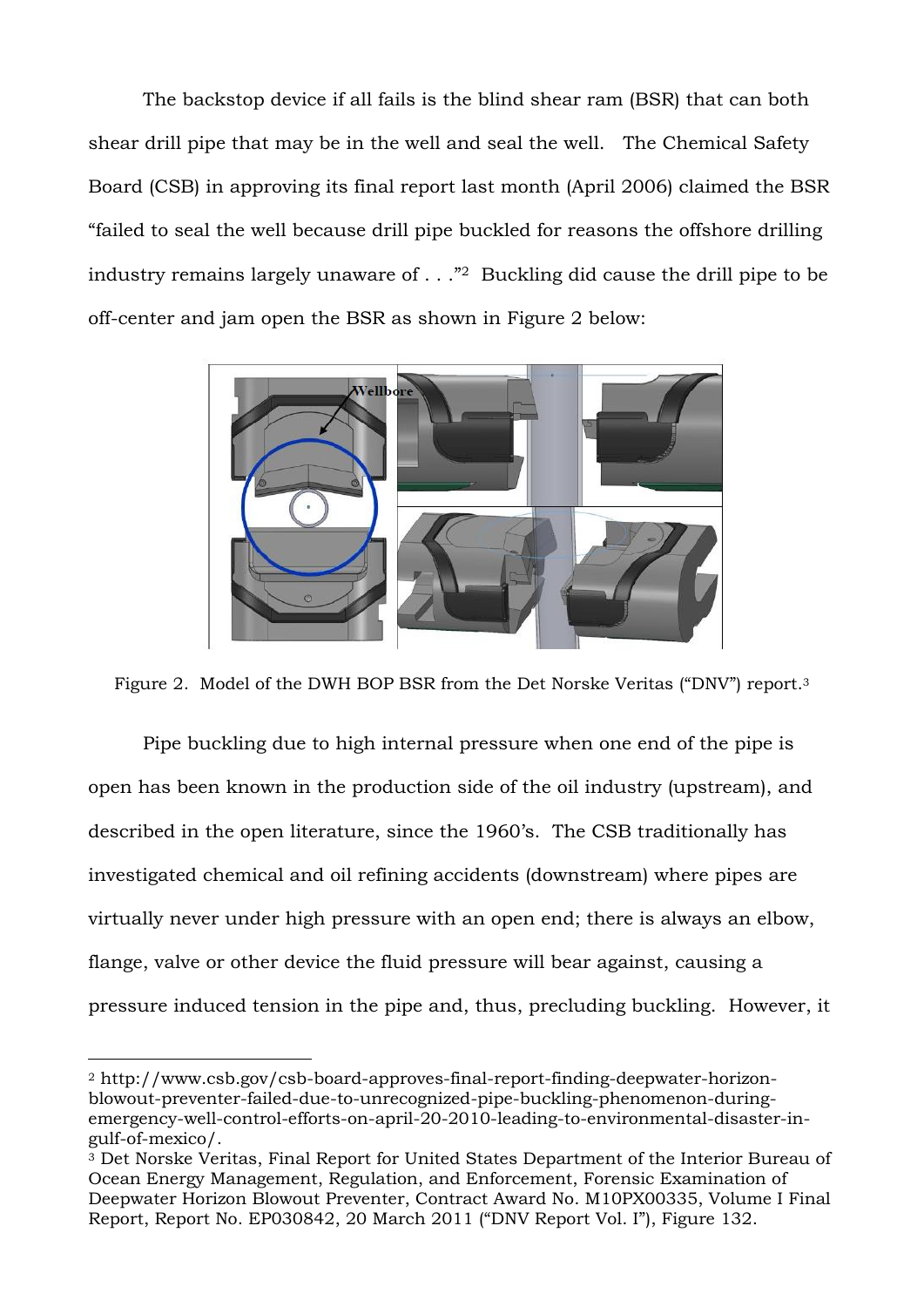is an important consideration in shearing drill pipe in an emergency along with upper bound pipe shear properties and the friction forces that develop in closing a BSR during a blowout. All three of these issues have been inadequately addressed in the industry and are discussed in detail in this paper.

## **DRILL STRING BUCKLING**

Following the fire and explosion of the *Deepwater Horizon* ("DWH"), it was known that the drill pipe pressure at the rig was approximately 6,000 psi and climbing.4 It was also known 2,500 *ft* of 5.5 *inch* drill pipe extended below the BOP and another 800 *ft* of 3.5 *inch* pipe referred to as a "stinger" section, extended below the 5.5 *inch* diameter drill pipe. The stinger was open on the end.

To properly assess which and in what order the BOP element should be closed, BP should have estimated the likelihood that the drill pipe in the BOP was buckled or bowed. The phenomenon of buckled or bowed pipe due to internal pressure (that would cause it to be off-center) was known, particularly in the downstream half of the oil and gas industry.5 Regarding buckling in general, it is virtually impossible to find a mechanical engineering design textbook that does not teach buckling.6 The equations *"describing critical buckling loads were derived by the great mathematician Leonhard Euler in 1757."*7 Buckling equations are also given in most textbooks on well control and well completion.8 Buckling of the drill pipe was foreseeable and should have been considered prior to

<sup>4</sup> British Petroleum Report by Bly, Appendices D and E, Sperry Sun Realtime Data.

<sup>5</sup> Lubinski, A., and J.L. Logan, Buckling of Tubing Sealed in Packers, Journal of Petroleum Technology, Vol. 14, No. 6, pg 655-670, June 1962. Well Completion Design, by Jonathan Bellarby, Elsevier Science, 2009.

<sup>6</sup> Mechanical Engineering Design, 1st - 7th Editions, by Joseph Shigley, McGraw-Hill, 1977-2003. Higdon, A. et al, Mechanics of Materials, 3rd Edition, John Wiley & Sons, 1976.

<sup>7</sup> Grace, R.D., Blowout and Well Control Handbook, Gulf Professional Publishing, 2003, p. 291. <sup>8</sup> Drake, L.P., Well Completion Design, Elsevier Science, 2009. Firefighting and Blowout Control, by Abel, L.W., Bowden, J.R., and P.J. Campbell, Wild Well Control, Inc., Bookcrafters, 1994. Well Completion Design, by Jonathan Bellarby, Elsevier Science, 2009. Grace, R.D., Advanced Blowout and Well Control, Gulf Professional Publishing, 1994.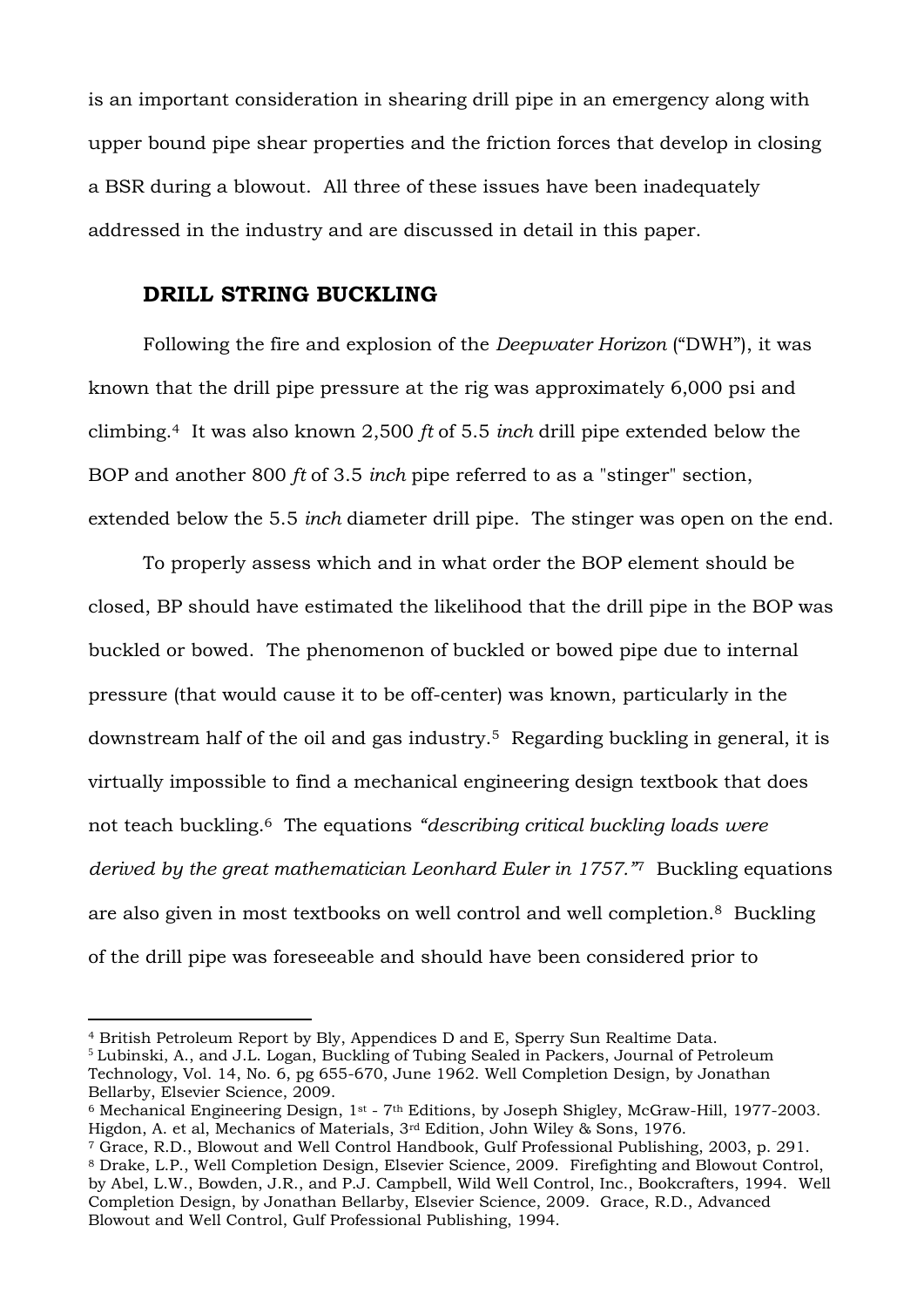activating any BOP rams. The calculations would have taken less than an hour to complete and thoroughly check as shown in the attached two pages of calculations performed using S-Math. 9

There were three compressive loads on the drill pipe as the VBR's closed from 21:47 to 21-49 on April 20, 2010: (i) pressure pushing up on the end of the drill pipe and surfaces at the 5.5 *inch* to 3.5 *inch* pipe transition, (ii) effective compression due to internal pressure and (iii) upward friction due to flow past the VBR's and upper annular. The only downward force was the drill pipe weight.

The upward load due to pressure acting on the end and transition section surfaces of the drill pipe are determined with Equation 1 in the attached calculations. The effective compression due to drill pipe internal pressure is given by Equation 2.<sup>10</sup> Equation 3 is the 1757 buckling formula and Equation 4 is the secant buckling formula which approximates the force required to maintain a buckled shape.

The total compressive force (not including flow friction), 118 kips, is above the likely range of buckling loads for the drill pipe, 55 to 110 kips. The required load to maintain buckling is less than half that to initially buckle the drill pipe. Thus, the drill pipe should have been assumed to be off-center and subsequently held off-center by flow forces. Further, the drill pipe should have been assumed to be off-center due to the traveling block falling and the rig drifting.<sup>11</sup>

<sup>9</sup> http://en.smath.info/.

<sup>10</sup> Lubinski, A., and J.L. Logan, Buckling of Tubing Sealed in Packers, Journal of Petroleum Technology, Vol. 14, No. 6, pg 655-670, June 1962. Well Completion Design, by Jonathan Bellarby, Elsevier Science, 2009.

<sup>11</sup> Stevick Phase I Rebuttal Report.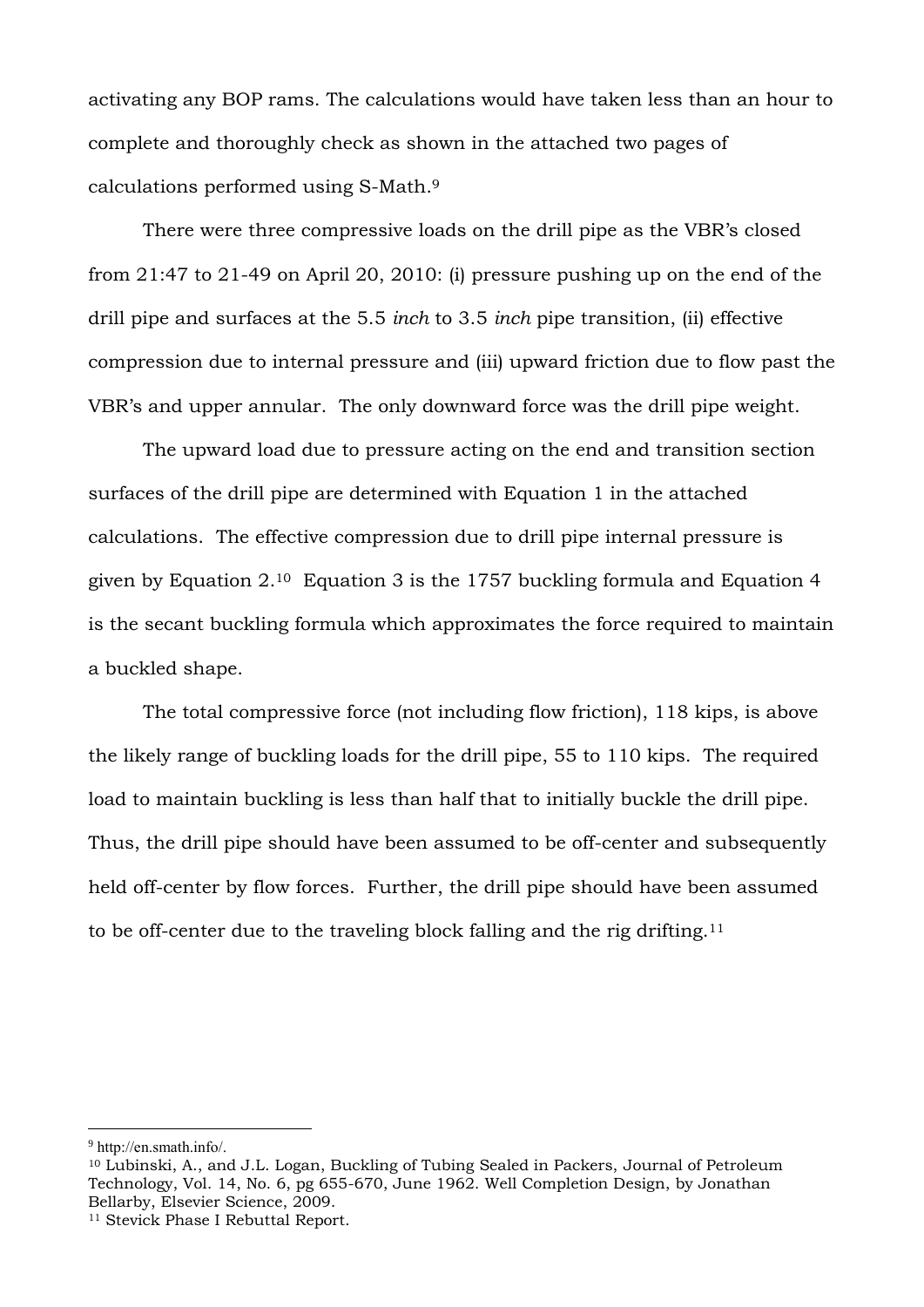#### **DRILL STRING SHEARING**

Studies performed for the Mining Minerals Service (MSS) on BOP's deployed in deep water indicate a significant lack of shearing capacity and safety factor for shearing pipe. In many cases, the shear rams deployed in the Gulf were incapable of shearing the pipe being used to drill based on field testing:<sup>12</sup> *"If operational considerations of the initial drilling program were accounted for, shearing success dropped to three of six (50%)."* This situation directly led to the Deepwater Horizon Spill and is due in part to a significance misunderstanding of the shearing process and test data. The test data for shearing pipe is always referred to as having a huge scatter. It does have a large scatter, more than a factor of 2, when dynamic and static tests are not separated. Testing in a laboratory, in air as opposed to in deep water, results in the rams accelerating and hitting the drill pipe at speed, resulting in a dynamic test.

Dynamic tests (ram has a chance to accelerate prior to impacting the pipe) always indicate a much lower required shear force and account for virtually all of the data scatter. Static tests, where the rams approach the pipe to be sheared slowly give a well-defined upper bound shear force that is easily calculated. Further, in emergency situations, a static or slow shear is likely as the hydraulics may be compromised and/or being powered by an ROV which is incapable of dynamically accelerating a shear ram in use. The shearing will be slow and essentially static.

Using shear data in the open literature, a well-defined upper bound of shear force can be calculated. The calculated shear load, *Ls*, is:

<sup>12</sup> West Engineering Services, *Mini Shear Study* for U.S. Minerals Management Service*,* Requisition No. 2-1011-1003, December 2002.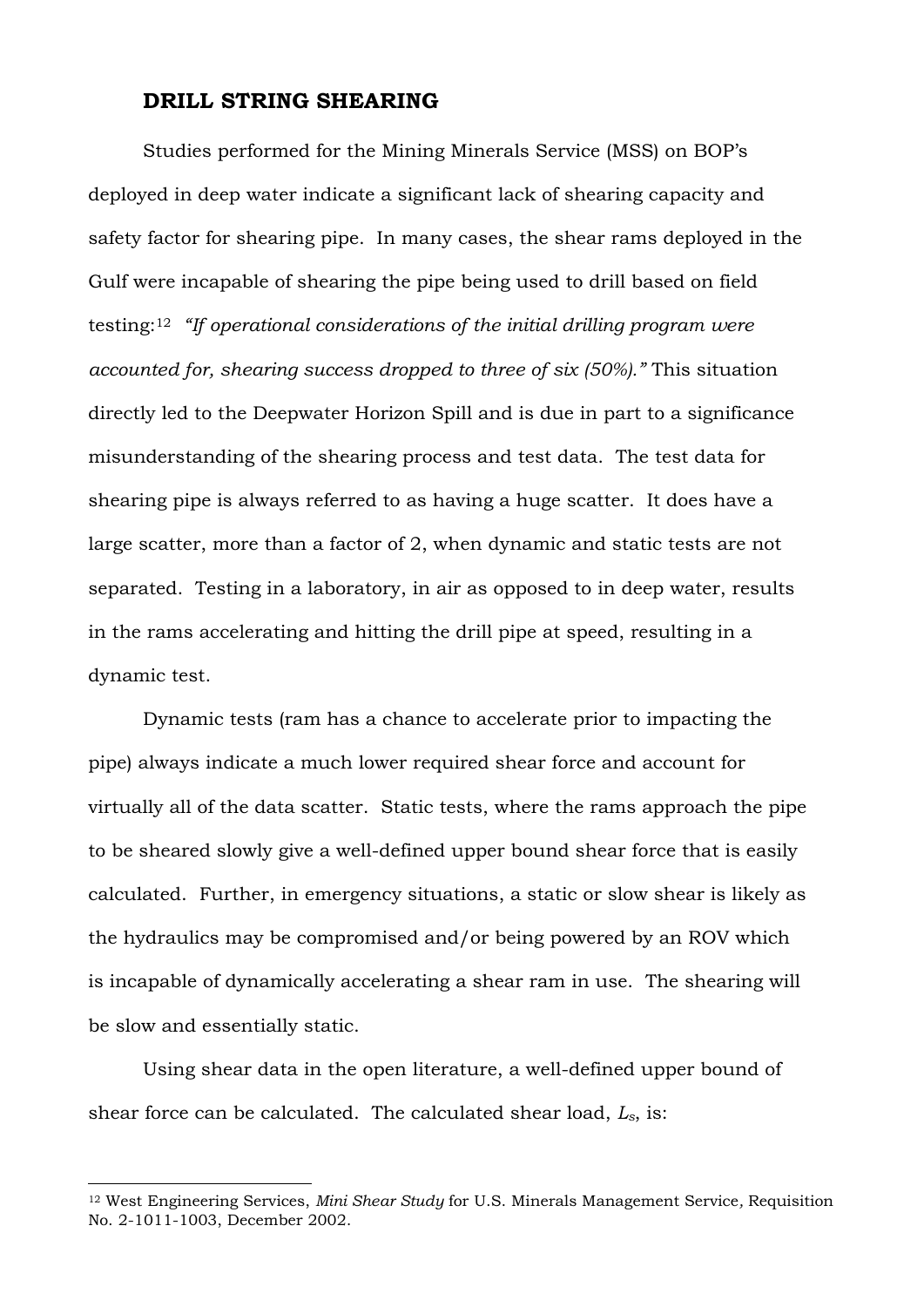$$
L_s = 0.62 A_{dp} \text{ of } SF \tag{5}
$$

where  $A_{dn}$  is the drill pipe cross sectional area, and  $\sigma_f$  is the flow stress equal to the specified minimum yield stress, σ*y*, plus 10 *ksi*. For the most common deep water drill pipe, and that being used on the Deepwater Horizon, S-135, the flow stress defined in this manner is equal the specified minimum tensile strength, 145 *ksi*. An additional safety factor, *SF,* for design is also included in the formula (set equal to 1 for plotting in Fig 2). The shear constant was assumed to equal 0.62 based on the average ratio of shear ultimate stress to tensile ultimate stress in tests of high strength steels in fixtures.13 In shear strength measurement testing there is always some bending and local variations in stress present, therefore the shear stress is best characterized as the average shear stress across a section.14 This may also account for some of the older data in the literature reporting shear ultimate to tensile ultimate strength ratios as high as 0.75 some for steels.<sup>1516</sup>

With an Equation for required shear load, a corresponding required hydraulic pressure needed in a blind shear ram (BSR), *Phyd*, can be determined with Equation 6:

$$
P_{hyd} = \{L_s / A_{pist} + (P_w / C_r)\} \text{ SF}
$$
 (6)

where  $A_{pist}$  is the effective cross sectional area of the BSR pistons,  $P_w$  is the well pressure relative to the pressure outside the BSR, and *C<sup>r</sup>* is the closure ratio.

<sup>13</sup> Guide to Design Criteria for Bolted and Riveted Joints, 2nd Edition (9780471837916): Geoffrey L. Kulak, John W. Fisher, John H. A. Struik, Wiley-Interscience; 1987.

<sup>14</sup> Machine Design: Theory and Practice, [Aaron D. Deutschman](http://www.amazon.com/Aaron-D.-Deutschman/e/B001HMMAM6/ref=ntt_athr_dp_pel_1) (Author), [Walter J. Michels](http://www.amazon.com/Walter-J.-Michels/e/B00288QS9O/ref=ntt_athr_dp_pel_2) (Author), [Charles E. Wilson,](http://www.amazon.com/Charles-E.-Wilson/e/B0028DR32A/ref=ntt_athr_dp_pel_3) Prentice Hall; 1st Edition (April 11, 1975).

<sup>&</sup>lt;sup>15</sup> Machine design Theory and Practice, A.D. Deutschman, W.A Michels & C.E. Wilson, MacMillan Publishing 1975.

<sup>16</sup> Stevick, G.R., Proposed Revision to Para. 302.3.1(b) Shear and Bearing Allowable Stress Basis, Correspondence to the ASME Piping Code Mechanical Design Committee Members, August 8, 2011.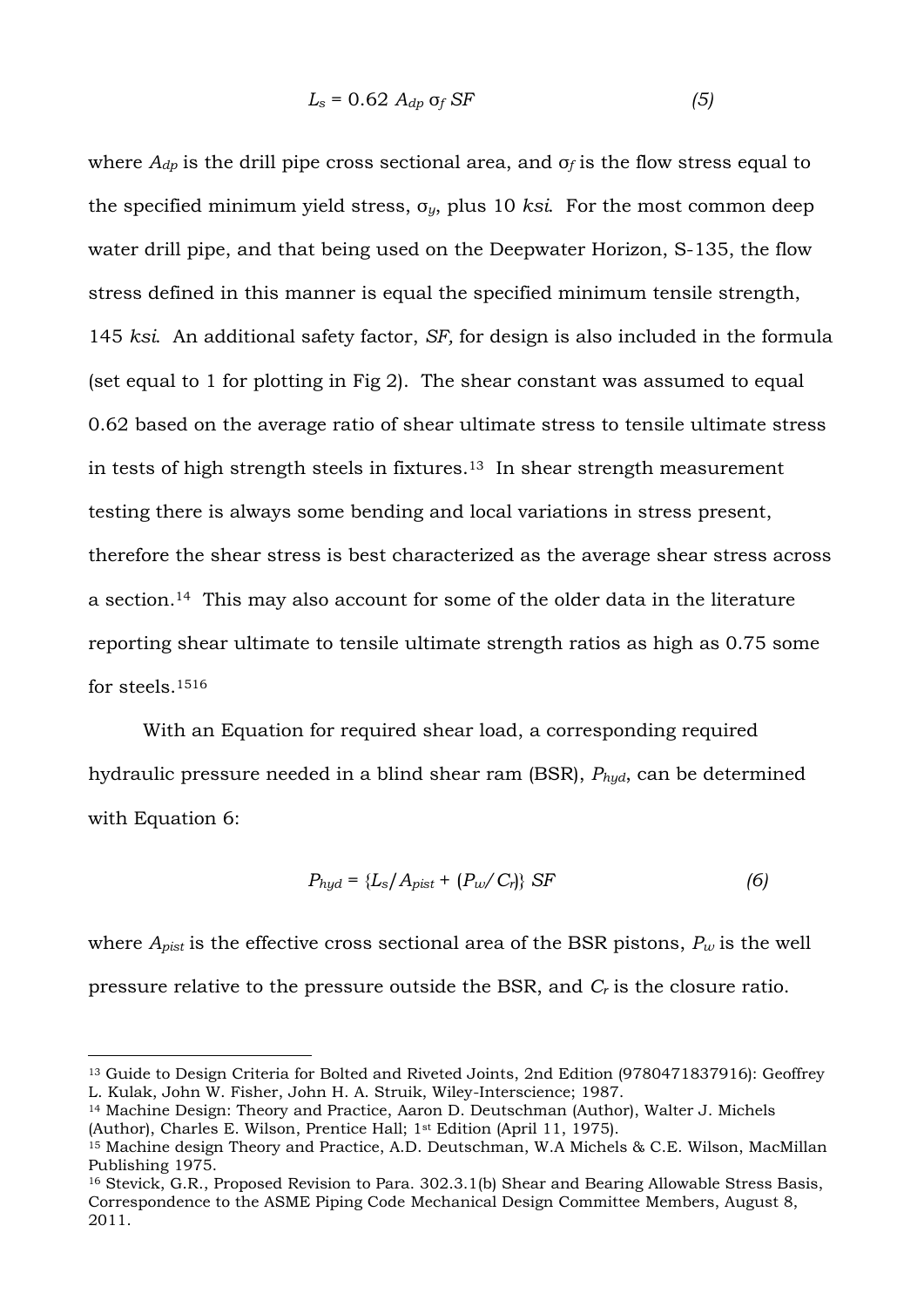Figure 3 shows Equation 5 (red line) with all the available data on high strength drill pipe (specification S-135), similar to that used by the DWH at Macondo:



Figure 3. Shear force as a function of drill pipe cross sectional area. The test data is shown as black diamonds. Equation 5 is shown by the red line.

In the author's experience, it is customary for oil company engineers to perform verification calculations for shear rams.

However, considering that the drill string shear strength could vary as high as 0.75 times the ultimate tensile strength and blades can be dull or damaged, a reasonable safety factor should be applied to account for unknown variations. With reasonably accurate calculations of an upper bound shear force, an additional safety factor of at least 1.3<sup>17</sup> should be included in a proper design.

<sup>17</sup> Norton, R.L., Machine Design, an Integrated Approach, Prentice-Hall, 1998.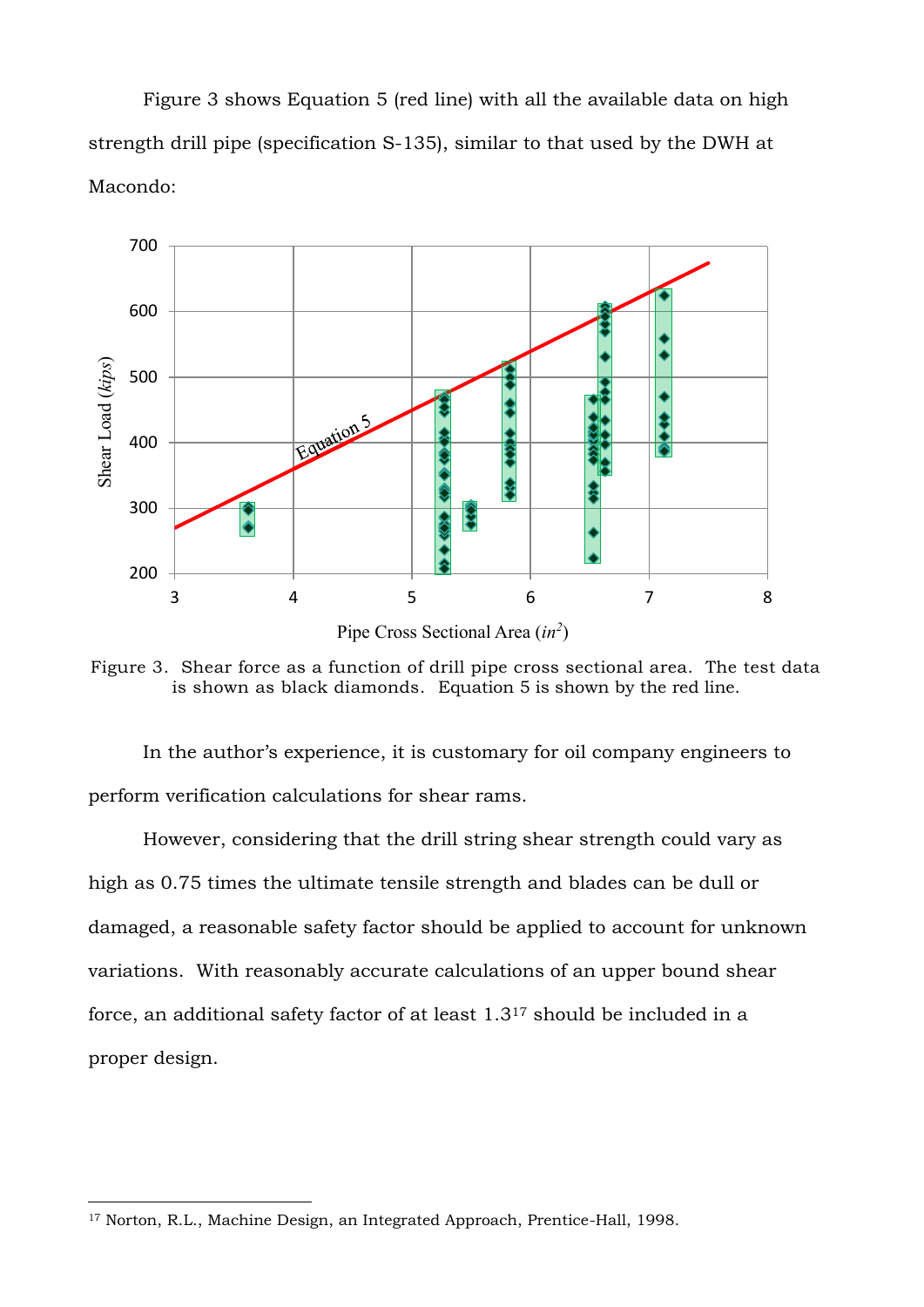Additional margin can be easily been gained by installing: (i) double-V blades and/or (ii) dual or tandem pistons. Older BSR's typically have one straight blade and one V-shaped blade. Testing by West Engineering Services in 2004 for MMS indicates that double-V blades lower the required shear force, and therefore required hydraulic pressure, by a factor of approximately 15-20%.<sup>18</sup>

Tandem boosters are effectively two pistons on each side acting through the same piston rod as shown in Figure 4 below. Together they (double-V blades and tandem boosters) double the shear force for the same applied hydraulic pressure.



Figure 4. Cross sectional schematic of a tandem booster shear ram with double-V blades, hydraulic fluid in red and pistons, rods and rams in yellow.

The range of mixed mode data and plotting that has caused much of the confusion is shown in Figure 5 below from the 2004 MMS report by West Engineering: 6

<sup>18</sup> West Engineering Services, *Shear Ram Capabilities Study* for U.S. Minerals Management Service*,* Requisition No. 3-4025-1001, September 2004.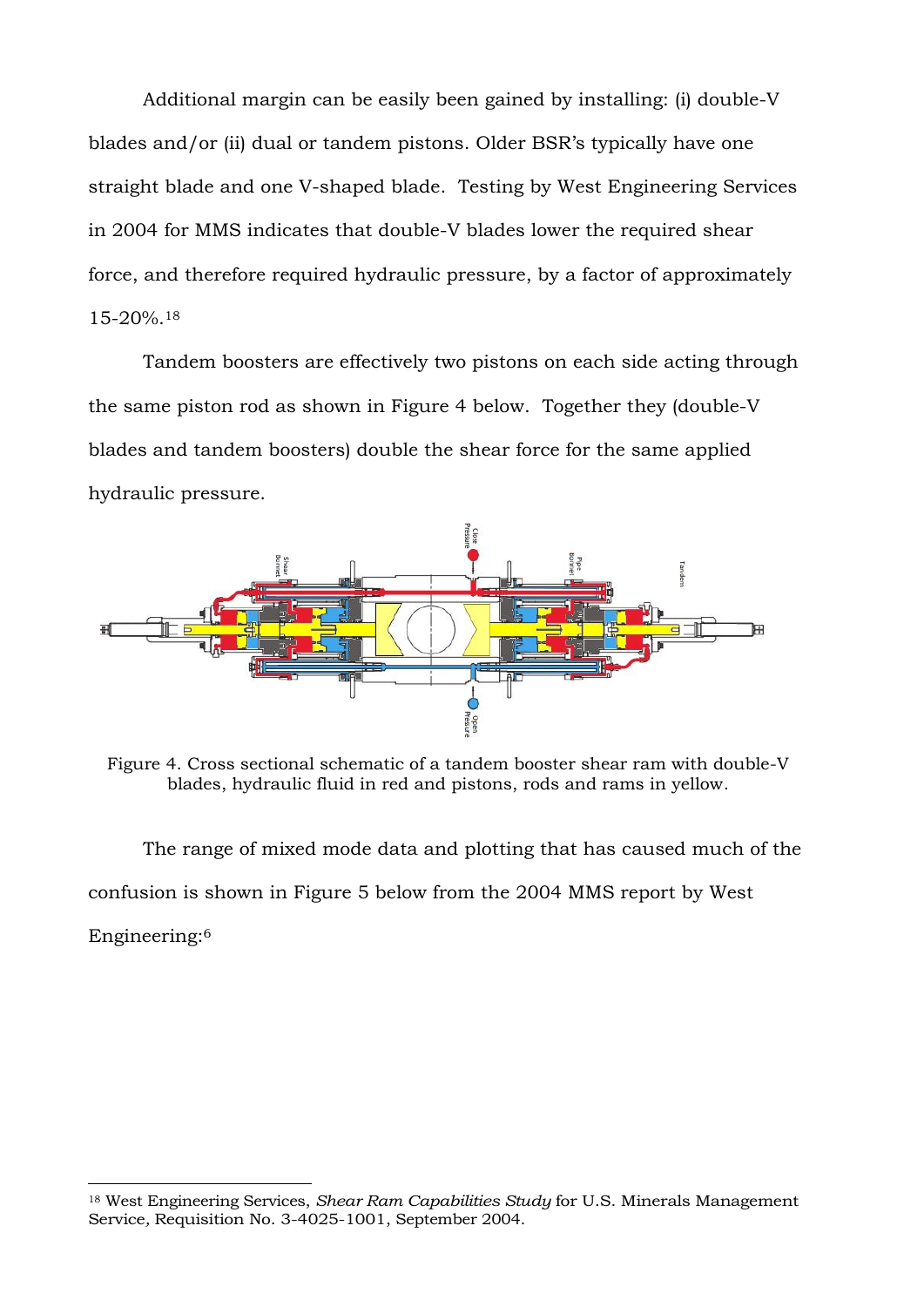

Figure 5. Graph 5.14 in Reference 17 attempting to correlate actual and calculated shear forces using all of the mixed mode data instead of shear load as a function of drill pipe area for static loading.

It is clear that the data is from a mixture loading modes, static and varying degrees of dynamic participation. Note, despite the mixture of loading modes, the authors attempt to apply a single set of statistics and derive a design loads based on the standard deviation. The result is barely useful as evidenced in the report's conclusions: *"As can be seen, the data represents a pattern of shearing that does not fit a normal distribution but is similar to that of a normal distribution."*

Taking a more rational approach, BEAR recommends using the upper bound of the mixed loading mode data until more appropriate static test data is developed. In either case, engineers will find Equation 5 to be more than adequate when used with a reasonable safety factor, 1.3 as a minimum, 1.5 preferred. Figure 3 is reproduced below as Figure 6 with Equation 5 (red line), Equation 5 with a safety factor of 1.3 (blue line) and Equation 5 with a safety factor of 1.5 (green line).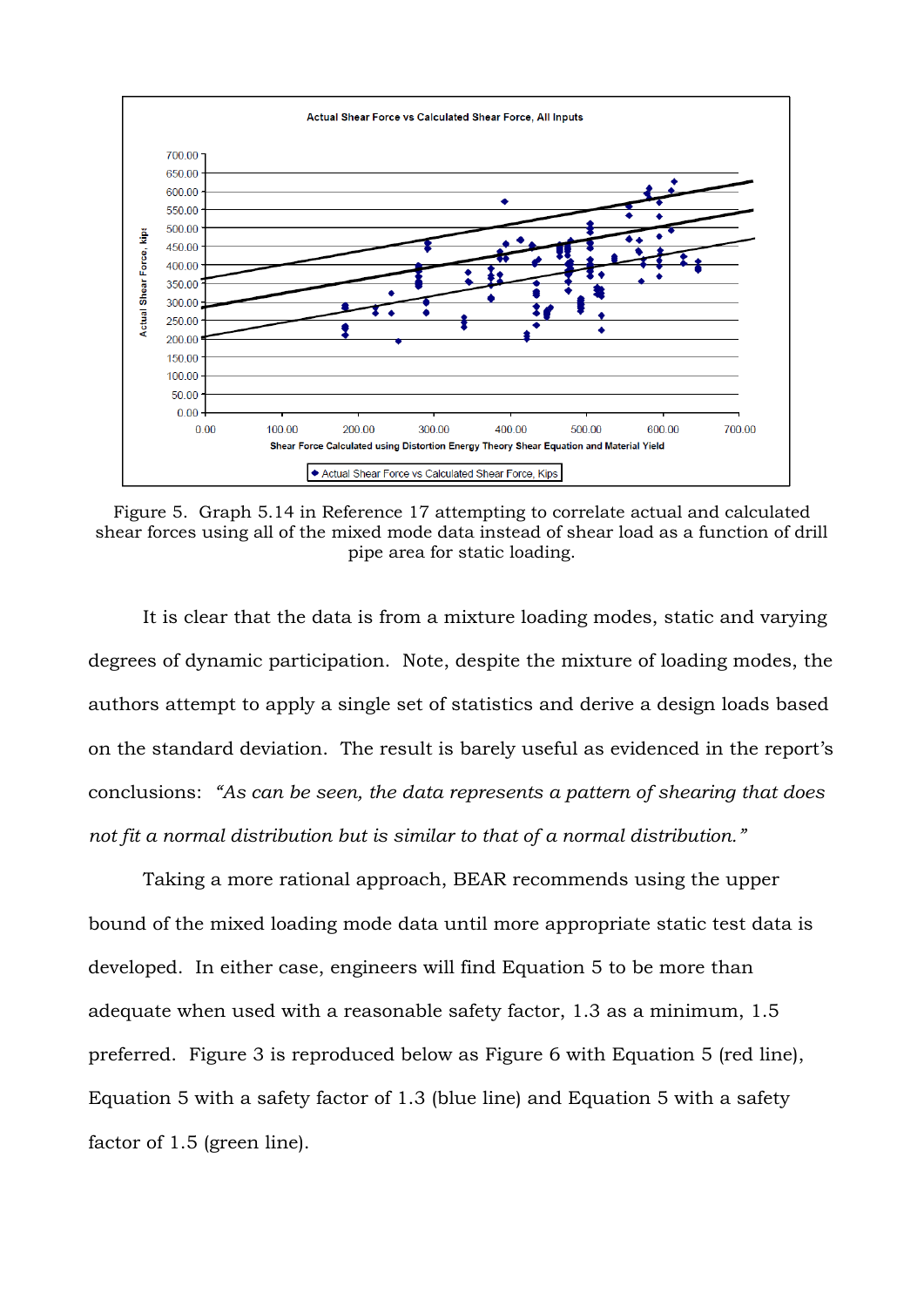Requiring a safety factor of 1.3 to 1.5 is not excessive considering a safety factor of 3-4 is typically used in engineering design codes for pressure containing pipes and vessels. These same codes would have been used to design the pressure vessels and piping on the DWH itself.



Pipe Cross Sectional Area (*in<sup>2</sup>* )

Figure 6. Shear force as a function of drill pipe cross sectional area. The test data is shown as black diamonds. Equation 1 is shown with safety factors of 1.0, 1.3 and 1.5 by the red, blue and green lines, respectively.

The data shown in Figure 6 and conclusion of mixed mode loading is also consistent with a statistical assessment performed by Hydril.19 In that assessment, 5.5 inch S-135 pipe with a cross sectional area of 5.83 in2, resulted in a static (slow) shear force of 512 kips.

<sup>&</sup>lt;sup>19</sup> The New Weibull Handbook, 2<sup>nd</sup> Edition, Authored and Published by Dr. Robert B. Abernethy, 1996. Case Study 9.7: Shear Ram Blowout Preventer Tests, contributed by Kenneth Young, Hydril Company, Houston, TX.